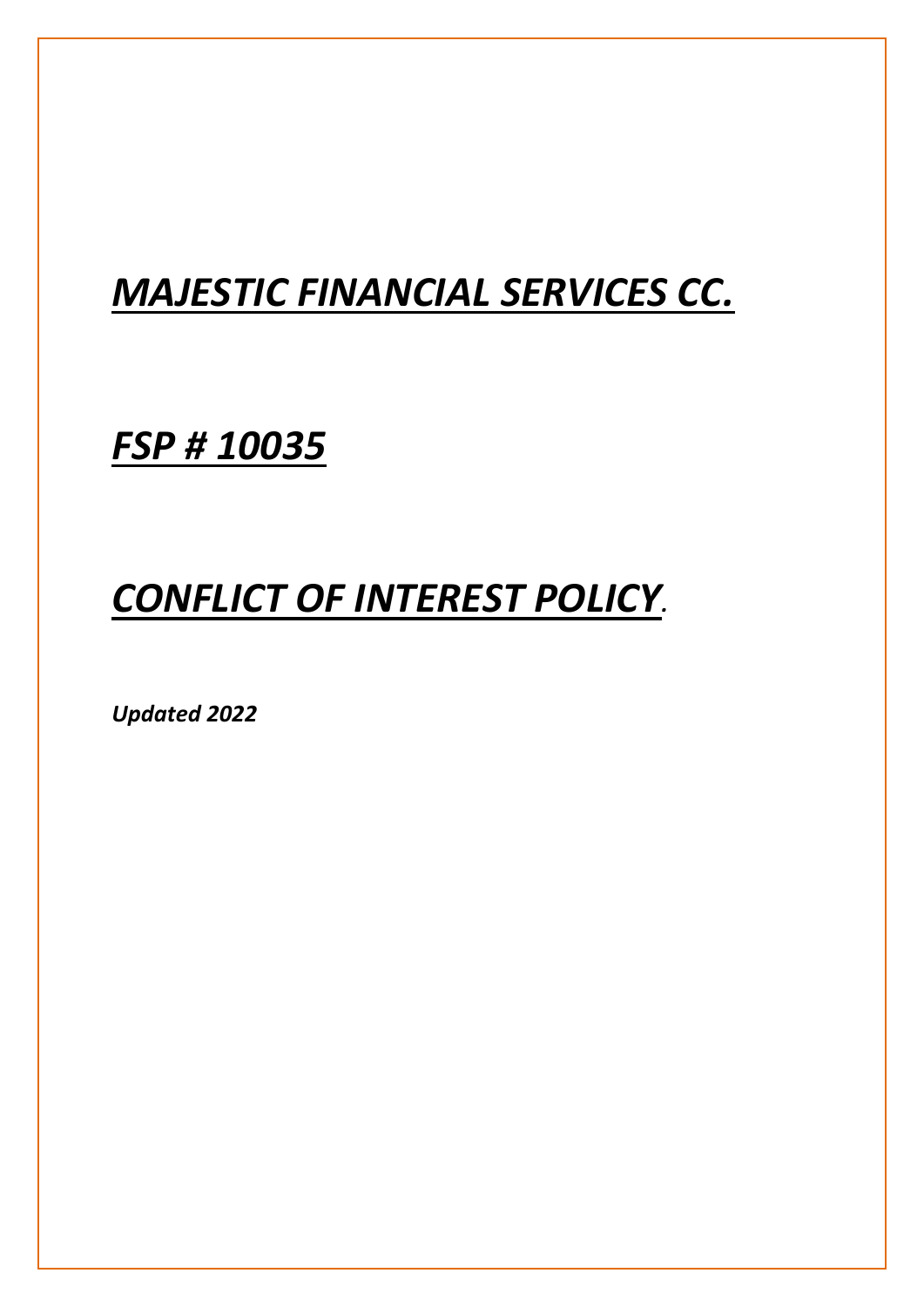## **CONFLICT OF INTEREST MANAGEMENT POLICY**

**FSP NAME: MAJESTIC FINANCIAL SERVICES CC (MAJESTIC) FSP NUMBER: 10035 KEY IDIVIDUAL/S**: **MALCOLM TAYLOR & DAVID BREWER REPRESENTATIVES: BELINDA SMITH & GREG NOSWORTHY**

*To be held in hard copy and kept available/visible for perusal of clients.*

#### **BACKGROUND**

Section 3A(2)(a) of the General Code of Conduct stipulates that every provider, other than a representative, must adopt, maintain and implement a conflict of interest management policy that complies with the provisions of the Act. The policy is to provide for mechanisms in place at *MAJESTIC* to identify, mitigate and manage the conflicts of interest to which the *MAJESTIC* is a party. This Conflict of Interest Management Policy is designed as prescribed in Board Notice 58 of 2010 which amends the General Code of Conduct for Financial Services Providers and Representatives published in Board Notice 80 of 2003, as amended by Board Notice 43 of 2008.

### **OBJECTIVE OF THE POLICY**

This Conflict of Interest Management Policy does not change our existing conflict of management procedures but intends to document them in simple form as required by the Financial Services Board.

In terms of the Financial Advisory and Intermediary Services Act, 2002, *MAJESTIC* is required to maintain and operate effective organisational and administrative arrangements with a view to taking all reasonable steps to identify, monitor and manage conflict of interest. *MAJESTIC* has put in place a policy to safeguard its clients' interests and ensure fair treatment of clients.

All providers, key individuals, representatives, associates and administrative personnel will commit to such policy and the processes will be monitored on an ongoing basis.

*MAJESTIC* keeps and maintains a register in which all actual or potential conflicts are recorded.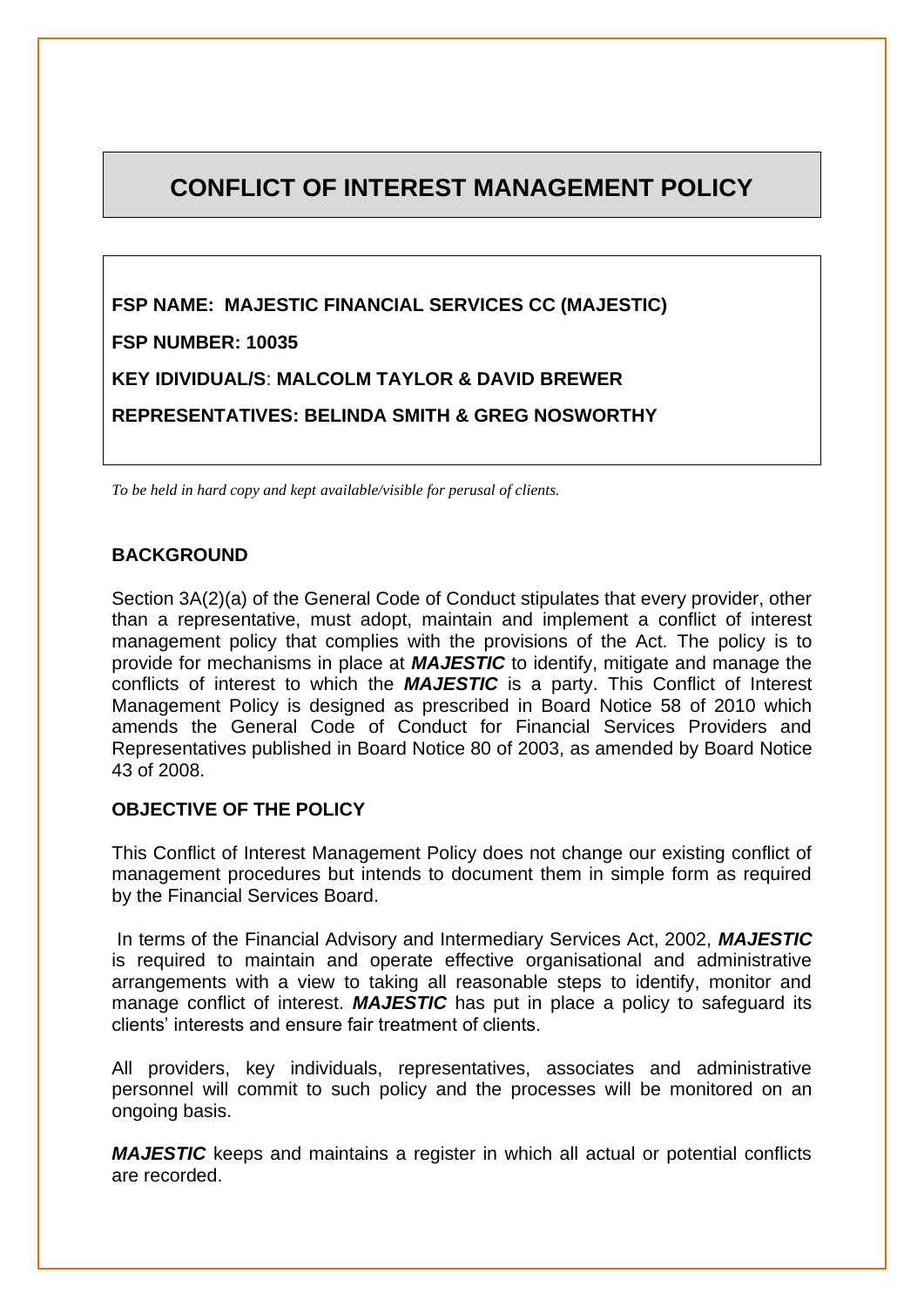## **MISSION STATEMENT ON CONFLICT OF INTEREST**

*MAJESTIC* is committed to ensuring that all business is conducted in accordance with good business practice. To this end *MAJESTIC* conducts business in an ethical and equitable manner and in a way that safeguards the interests of all stakeholders to minimise and manage all real and potential conflicts of interests. Like any financial services provider, *MAJESTIC* is potentially exposed to conflicts of interest in relation to various activities. However, the protection of our clients' interests is our primary concern and so our policy sets out how:

- we will identify circumstances which may give rise to actual or potential conflicts of interest entailing a material risk of damage to our clients' interests;
- we have established appropriate structures and systems to manage those conflicts; and
- we will maintain systems in an effort to prevent damage to our clients' interests through identified conflict of interest.

## **UNDERSTANDING THE DEFINITIONS**

### *Conflict of interest*:

A conflict of interest may occur when in rendering a financial service to you we do not act objectively or do not render an unbiased or fair service to you or do not act in your interests, including but not limited to:

- a) a financial interest
- b) an ownership interest
- c) any relationship with a third party.

#### *A financial interest:*

Any cash, cash equivalent, voucher, gift, service, advantage, benefit, discount, domestic or foreign travel, hospitality, accommodation, sponsorship, valuable consideration, other incentive or valuable consideration (exceeding R1000 per annum)other than –

- a) An ownership interest
- b) Training, that is not exclusively available to a selected group of providers or representatives, on –
	- i. Products and legal matters relating to those products;
	- ii. General financial and industry information;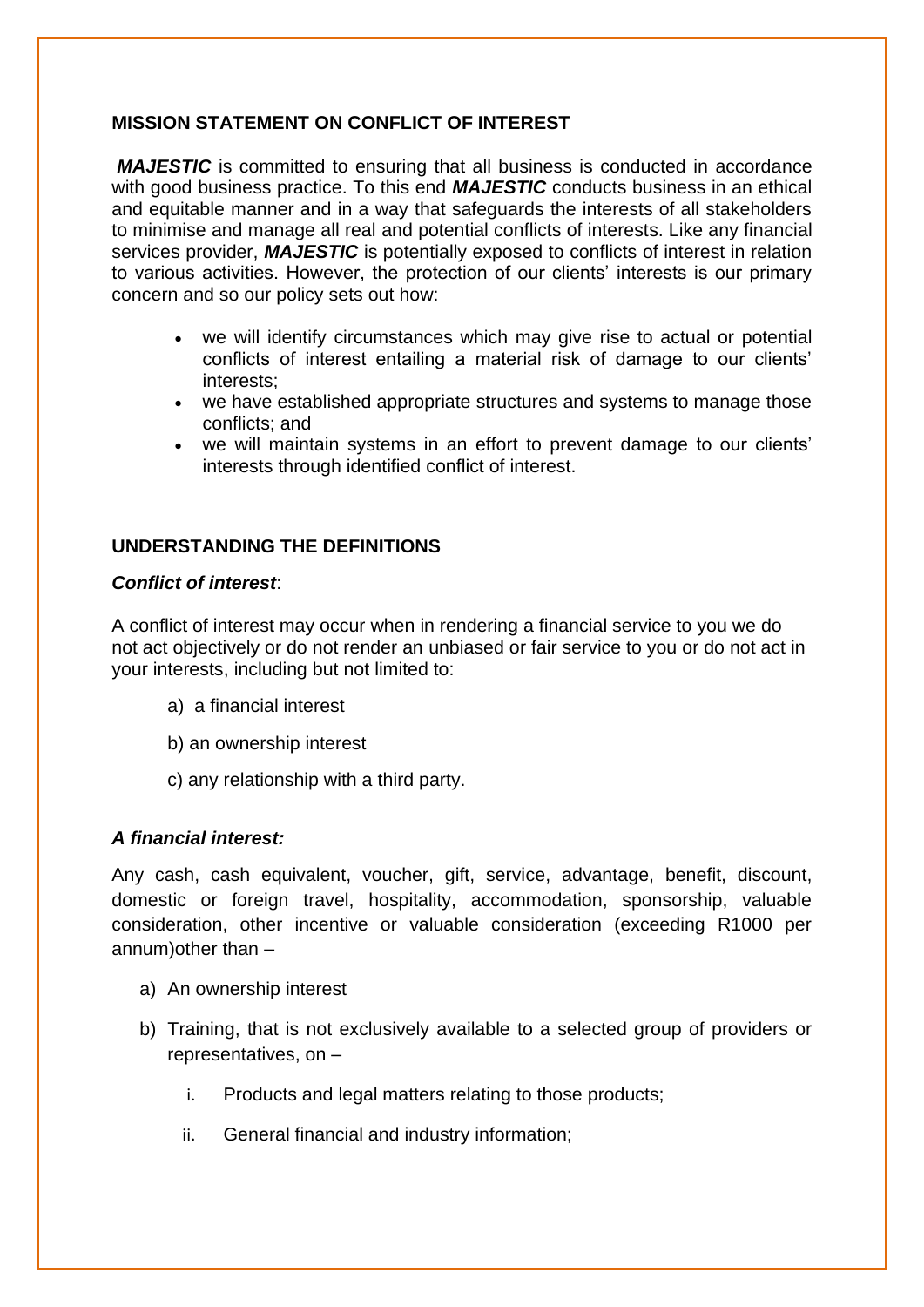iii. Specialised technological systems of a third party necessary for the rendering of a financial service, but excluding travel and accommodation associated with that training.

## *An ownership interest:*

(i) any equity or proprietary interest for which a fair value was paid on acquisition other than such an interest held by a nominee;

(ii) includes any dividend, profit share or similar benefit derived from such interest.

### *Fair value:*

Has the meaning assigned to it in the financial reporting standards adopted or issued under the Companies Act, 61 of 1973.

## **WHAT MAY WE GIVE AND RECEIVE**

We confirm that we will only receive financial interest from the aforesaid providers in the form of:

(i) Commission authorized under the Long-term Insurance Act, 52 of 1998;

(ii) Commission authorized under the Short-term Insurance Act, 53 of 1998;

(iii) Commission authorized under the Medical Schemes Act, 131 of 1998;

(ivi) Fees under the aforesaid acts if these fees are reasonably commensurate to the service being rendered;

(v) Fees for rendering a financial service in respect of which no commission or fees are paid as aforesaid, if those fees are specifically agreed to by you in writing and may be stopped at your discretion;

(vi) Fees or remuneration for the rendering of a service to a third party, which fees are reasonably commensurate to the service being rendered;

(vii) Subject to any other law, an immaterial financial interest;

(viii) A financial interest for which a consideration, fair value or remuneration that is reasonably commensurate to the value of the financial interest, is paid at the time of receipt thereof.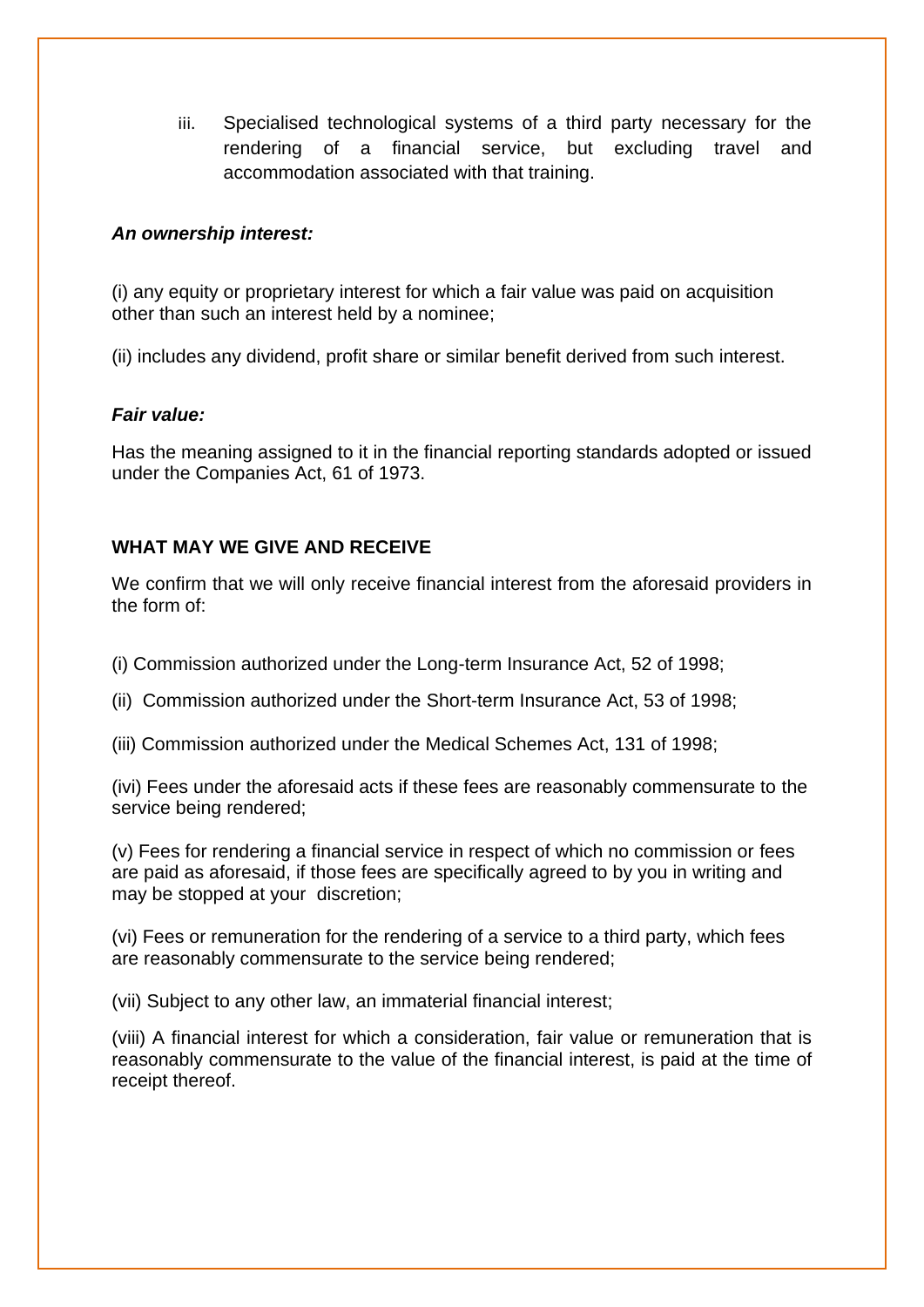### **REMUNERATION POLICY**

Our remuneration policy is described in the Contact Stage Disclosure letter.

## **PROCESSES AND INTERNAL CONTROLS**

#### **Identification of Conflict of Interest**

To adequately manage conflicts of interest we must identify all relevant conflicts timeously. In determining whether there is or may be a conflict of interest to which the policy applies, *MAJESTIC* considers whether there is a material risk of damage to the client, taking into account whether *MAJESTIC* or its representative, associate or employee:

- is likely to make a financial gain, or avoid a financial loss, at the expense of the client;
- has an interest in the outcome of a service provided to the client or of a transaction carried out on behalf of the client, which is distinct from the client's interest in that outcome;
- has a financial or other incentive to favour the interest of another client, group of clients or any other third party over the interests of the client;
- receives or will receive from a person other than the client, an inducement in relation to a service provided to the client in the form of monies, goods or services, other than the legislated commission or reasonable fee for that service.

Our policy defines possible conflicts of interest as, *inter alia*:

- conflicts of interest between *MAJESTIC* and the client;
- conflicts of interest between our clients if we are acting for different clients and the different interests conflict materially;
- conflicts of interest where associates, product suppliers, distribution channels or any other third party is involved in the rendering of a financial service to a client;
- holding confidential information on clients which, if we would disclose or use, would affect the advice or services provided to clients. we may only receive commissions authorised in terms of applicable legislation.

*MAJESTIC* maintains an Index of potential conflict risks, taking into consideration all business areas and income streams. The index is updated with all new conflicts identified, and to ensure completeness is reviewed on an annual basis.

All employees, including internal compliance officers and management, are responsible for identifying specific instances of conflict and are required to notify the Key Individual of any conflicts they become aware of. The Key Individual will assess the implications of the conflict and how the conflict should be managed and act impartially to avoid a material risk of harming clients' interests.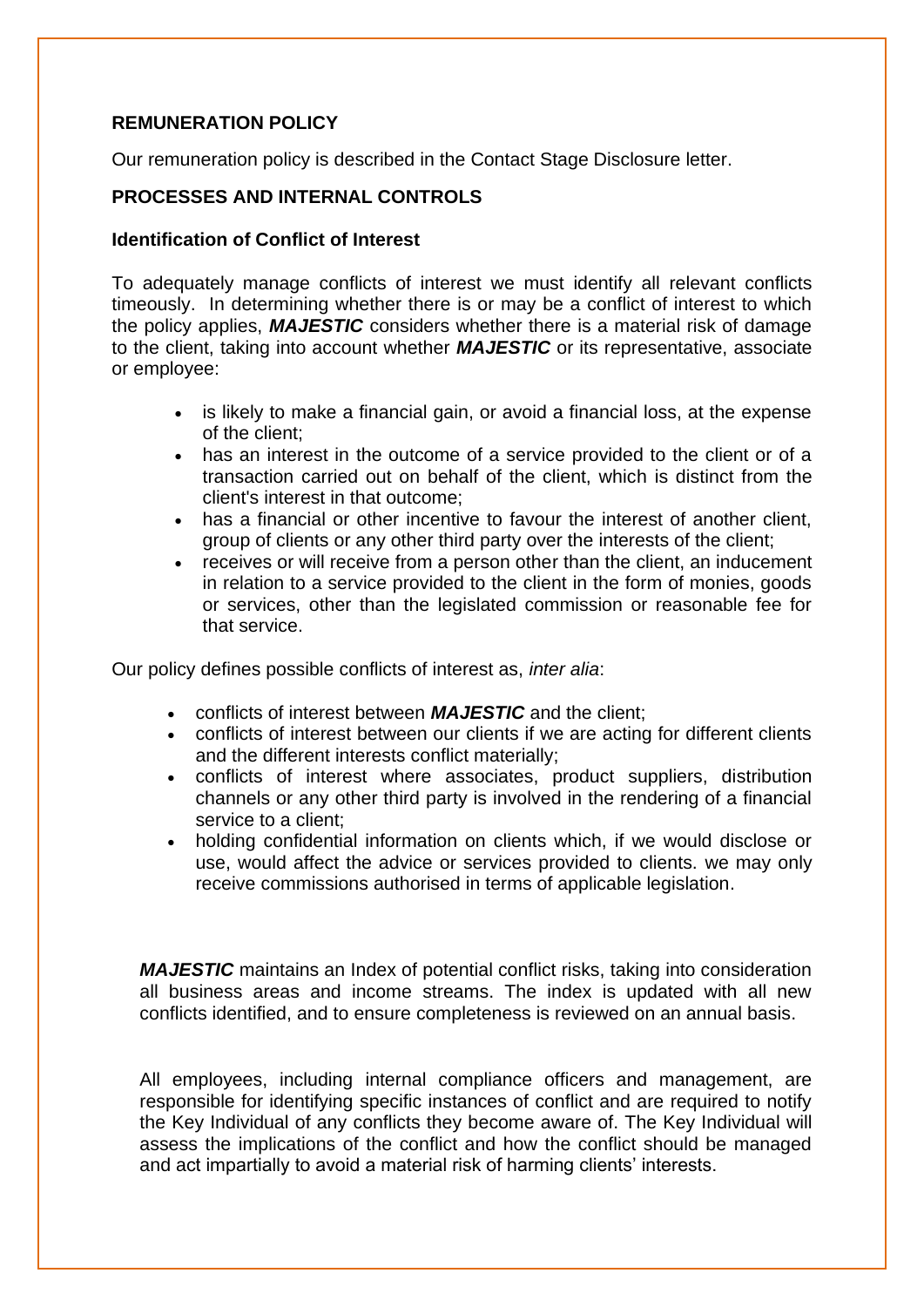## **MEASUREMENT FOR AVOIDANCE AND MITIGATION OF CONFLICT OF INTERESTS**

Create awareness and knowledge of applicable stipulations of the General Code of Conduct and relevant legislation relating to conflict of interest, through training and educational material.

Ensure understanding and adoption of conflict of interest policy and management measures by all employees, representatives and associates.

Regular inspections on all commissions, remuneration, fees and financial interests proposed or received in order to avoid non-compliance.

Keep a register of conflict of interest.

Once a conflict of interest has been identified it needs to be appropriately and adequately managed.

The Key Individual will assess each conflict, including whether the conflict is actual or perceived, what the value of the conflict or exposure is and the potential reputational risk. Compliance and management then agree on the controls that need to be put in place to manage the conflict.

• Disclosure:

Where there is no other way of managing a conflict, or where the measures in place do not sufficiently protect clients' interests, the conflict must be disclosed to allow clients to make an informed decision on whether to continue using our service in the situation concerned. In all cases, where appropriate and where determinable, the monetary value of non-cash inducements will be disclosed to clients.

Publication:

We will publish our conflict of interest management policy in appropriate media and ensure that it is easily accessible for public inspection at all reasonable times.

■ Declining to act:

We may decline to act for a client in cases where we believe the conflict of interest cannot be managed in any other way.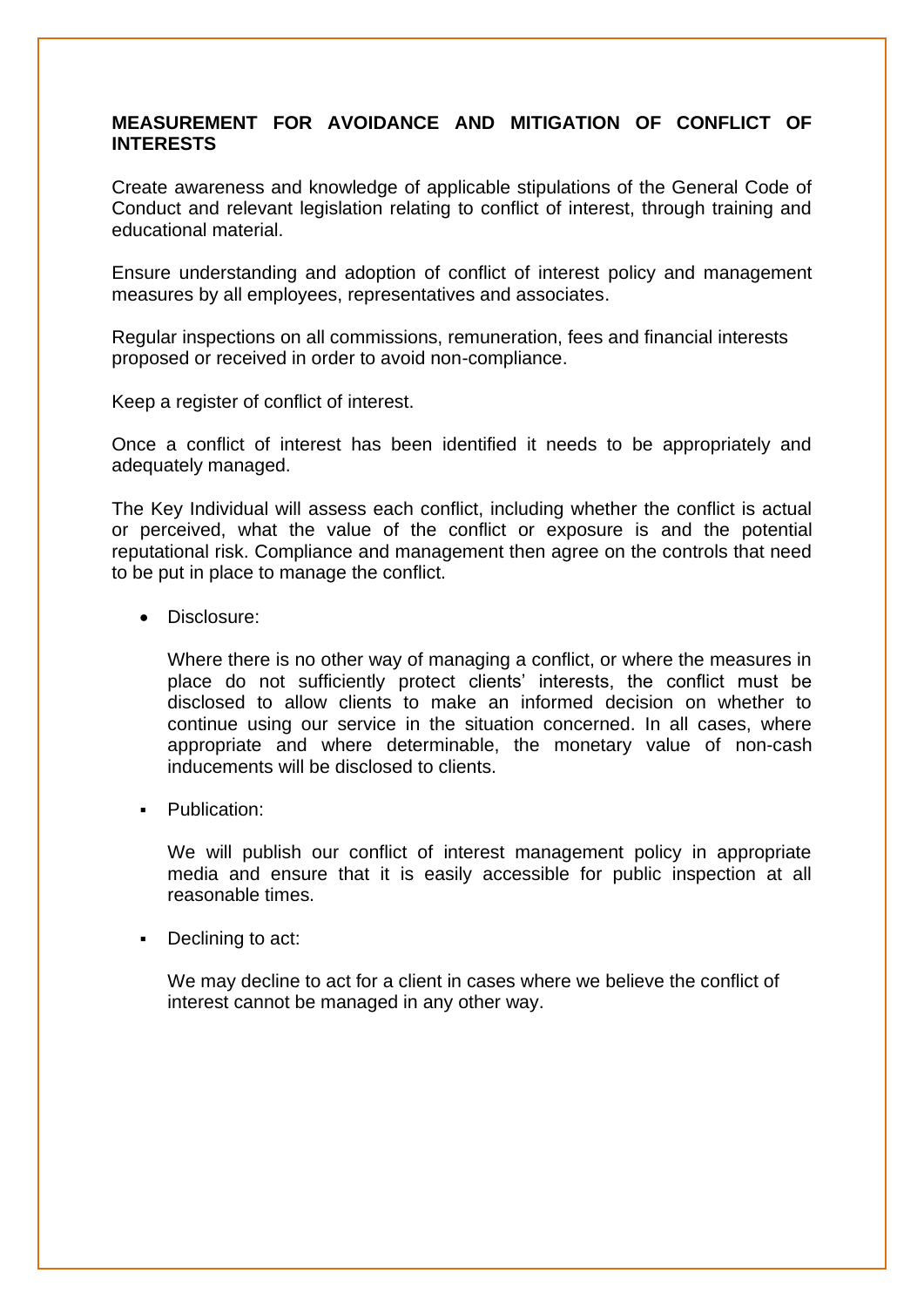#### **ONGOING MONITORING OF CONFLICT OF INTEREST MANAGEMENT**

This policy will be reviewed annually and must be included in your annual FSB compliance report, containing details on at least the implementation, monitoring and compliance with, and the accessibility of the conflict of interest management policy."

The key individual (**MALCOLM TAYLOR**) in charge of supervision and monitoring of this policy will regularly monitor and assess all related matters.

#### **TRAINING AND STAFF**

All employees and representatives are required to read Board Notice 58 of 2010 as well as this policy and to sign a statement to the effect that they have done so and fully understand the provisions of both documents and the application thereof.

Comprehensive training on the Conflict of Interest policy will be provided to all employees and representatives as part of general FAIS training or specifically.

Training will be incorporated as part of all new appointees' induction and refresher training provided on an annual basis.

The Key Individual will conduct ad hoc checks on business transactions to ensure the policy has been complied with.

The Compliance Officer will include monitoring of the Conflict of Interest policy as part of his general monitoring duties and will report thereon in the annual compliance report.

Non-compliance will be subject to disciplinary procedures in terms of FAIS and employment conditions and can ultimately result in debarment or dismissal as applicable.

Avoidance, limitation or circumvention of this policy via an associate will be deemed non-compliance.

This policy shall be reviewed annually and updated if applicable.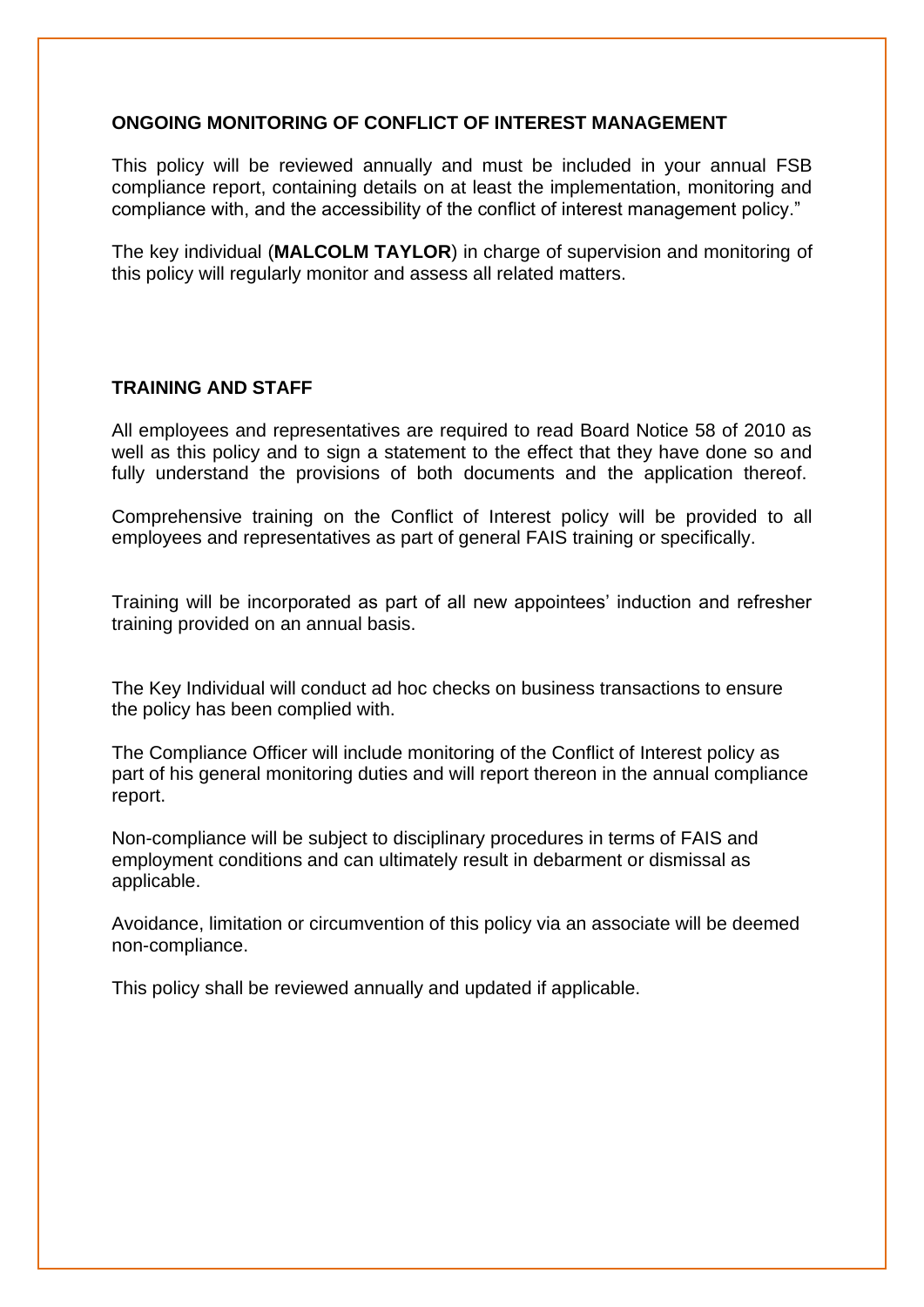### **REPRESENTATIVE INCENTIVES**

We confirm we will not offer any financial interest to our key individuals or representatives for-

(i) favouring quantity of business over quality of service; or

(ii) giving preference to a specific product supplier where more than one supplier can be recommended to a client; or

(iii) giving preference to a specific product of a supplier where more than one product of that supplier can be recommended.

### **REGISTERS:**

With regard to existing third party relationships, being the product suppliers listed in our Contact Stage Disclosure letter, we confirm that we do not have an ownership interest or are subject to exclusive training nor are there any other circumstances which could lead to a potential conflict of interest. Should any conflicts arise with regard to any of these prior to entering into any business transaction with you we undertake to disclose these in the registers below.

*MAJESTIC* has implemented the registers below:

- 1. Nature and Extent of Ownership interests
- 2. Financial Interest Received
- 3. Nature and Extent of Business Relationships
- 4. Associations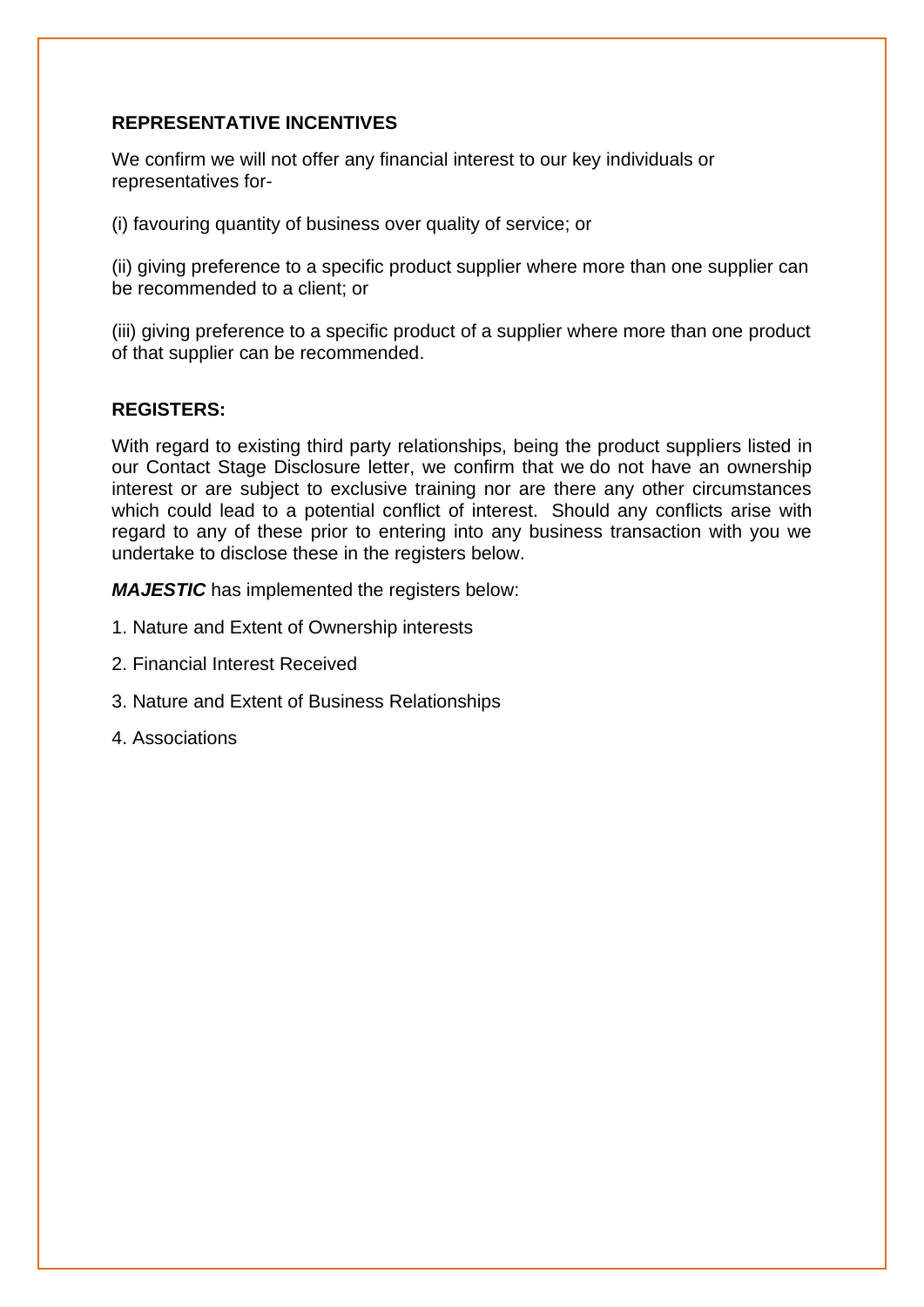Register of Financial Interests, Ownership Interests and Business Relationships

[MAJESTIC FINANCIAL SERVICES CC] FSP # 10035

FEBRUARY 2022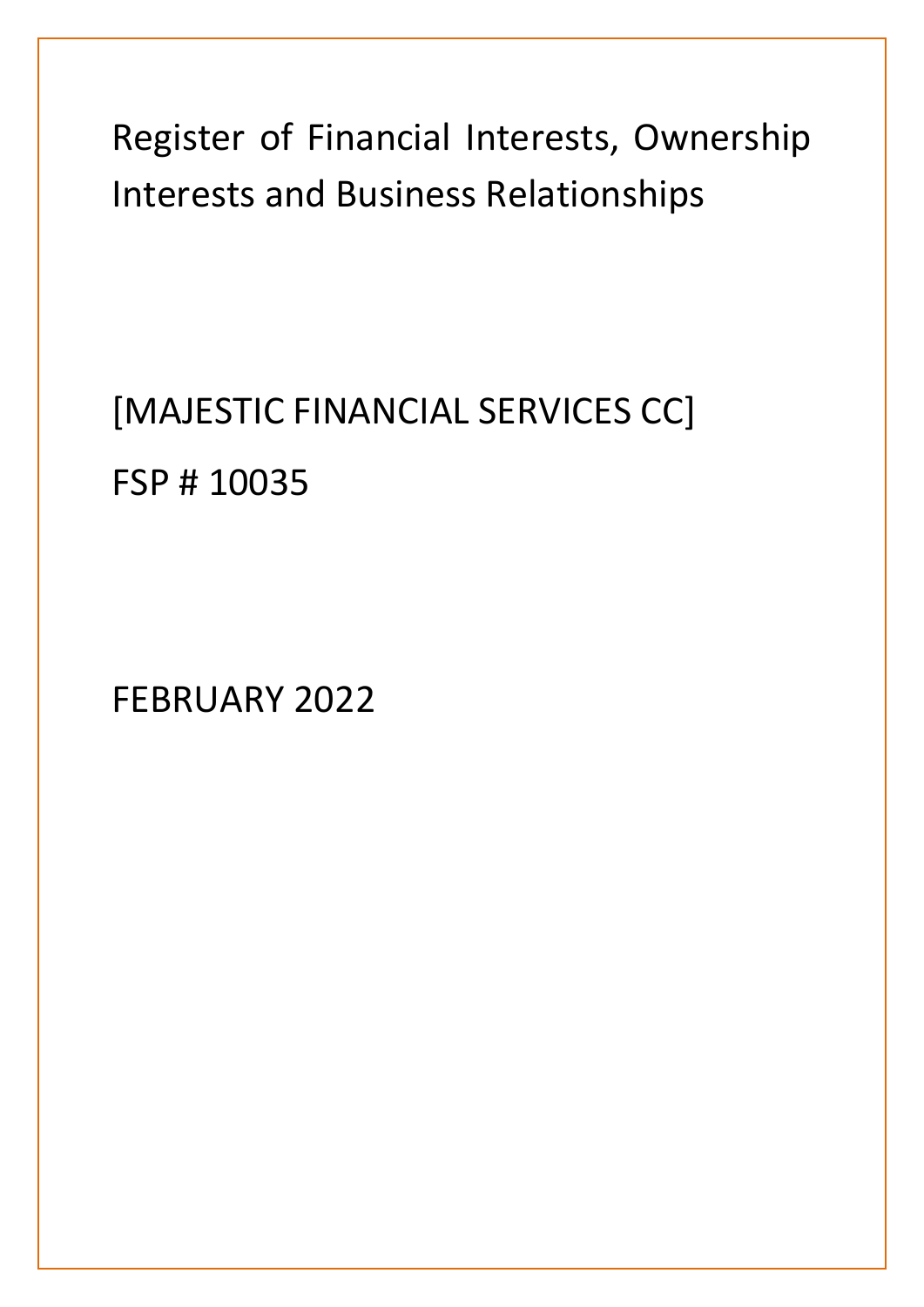#### Dear Client,

At Majestic Financial Services we believe in open, honest and transparent interactions with our clients. In the course of our business activities situations may arise whereby we may become entitled to certain financial interests supplied by external parties in addition to the commission that we earn or the fees that we charge.

At Majestic Financial Services we take pride therein that our advice is objective and free of external influence, but wish to disclose to you, our valued client, that we have received the following financial interests and wish to disclose the value and the reason for receiving the financial interests.

We do not believe that the financial interests received constitute a conflict of interest, but would gladly address any concerns you may have. Please refer to annexure 1 to this register for a complete list.

We may also enjoy a preferred status with one or more of the product supplier companies with whom we hold contracts. This status allows us and our customers certain benefits when dealing with these providers.

We similarly make every effort to ensure that our advice is not influenced by our status with any one product supplier, but believe that disclosure of these business relationships and the benefits they include, allow you to make informed decisions. Please refer to annexure 2 for complete details of these business relationships.

In accordance with the General Code of Conduct for Financial Services Intermediaries we are required to disclose any ownership interest we may have in external parties. These are contained in annexure 3.

#### Masthead Membership

We are proud to state that we are members of the Masthead Financial Advisors Association. This association is a voluntary body of independent financial advisors, regulated by its own constitution and code of conduct. This code of conduct requires its members to adhere to ethical and professional standards and to act in the best interest of our clients.

As members of the association I/we may become entitled to certain discounts by virtue of my/our membership.

The Masthead Financial Advisors Association holds 25% of the issued share capital in Masthead Distribution Services (Pty) Ltd, which is a separate legal entity that specialises in providing support services to independent financial services intermediaries. We have contracted with Masthead Distribution Services to deliver certain services to us, including compliance services. For these services we pay a monthly service fee.

For the sake of full disclosure please note that we derive no financial interest from Masthead other than services that are paid for.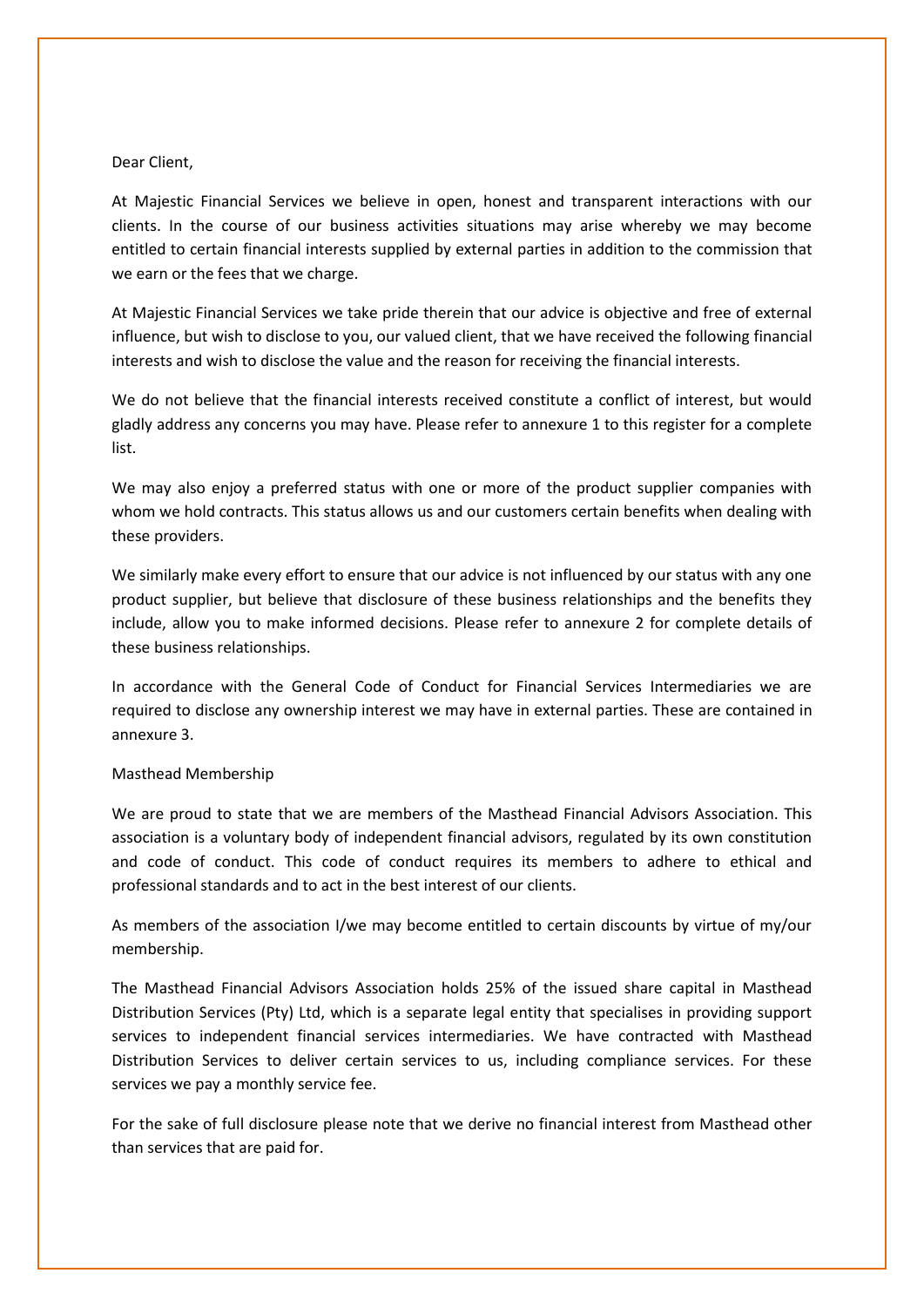#### Annexure 1

#### Financial Interest Received

Any cash, cash equivalent, voucher, gift, service, advantage, benefit, discount, domestic or foreign travel, hospitality, accommodation, sponsorship, valuable consideration, other incentive or valuable consideration (exceeding R1000 per annum)other than –

- c) An ownership interest;
- d) Training, that is not exclusively available to a selected group of providers or representatives, on
	- iv. Products and legal matters relating to those products;
	- v. General financial and industry information;
	- vi. Specialised technological systems of a third party necessary for the rendering of a financial service, but excluding travel and accommodation associated with that training.

| <b>Description</b> | <b>Date Received</b> | From | Reason | Value |
|--------------------|----------------------|------|--------|-------|
| <b>NONE</b>        |                      |      |        |       |
|                    |                      |      |        |       |
|                    |                      |      |        |       |
|                    |                      |      |        |       |
|                    |                      |      |        |       |
|                    |                      |      |        |       |
|                    |                      |      |        |       |
|                    |                      |      |        |       |
|                    |                      |      |        |       |
|                    |                      |      |        |       |
|                    |                      |      |        |       |
|                    |                      |      |        |       |
|                    |                      |      |        |       |
|                    |                      |      |        |       |
|                    |                      |      |        |       |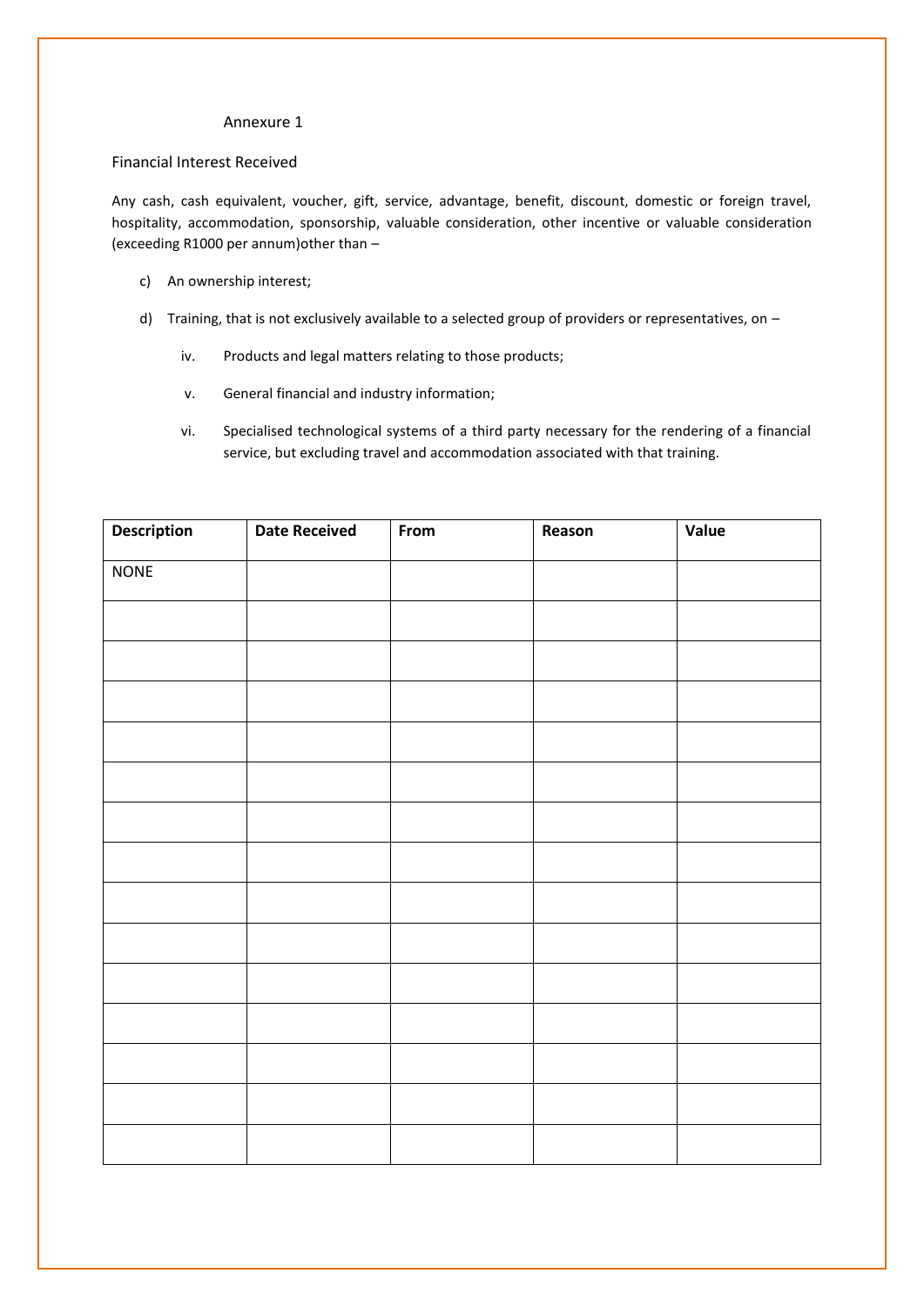#### Annexure 2

Business Relationship

| Company     | Nature of relationship | <b>Status</b> | <b>Benefits</b> |
|-------------|------------------------|---------------|-----------------|
| <b>NONE</b> |                        |               |                 |
|             |                        |               |                 |
|             |                        |               |                 |
|             |                        |               |                 |
|             |                        |               |                 |
|             |                        |               |                 |
|             |                        |               |                 |
|             |                        |               |                 |
|             |                        |               |                 |
|             |                        |               |                 |